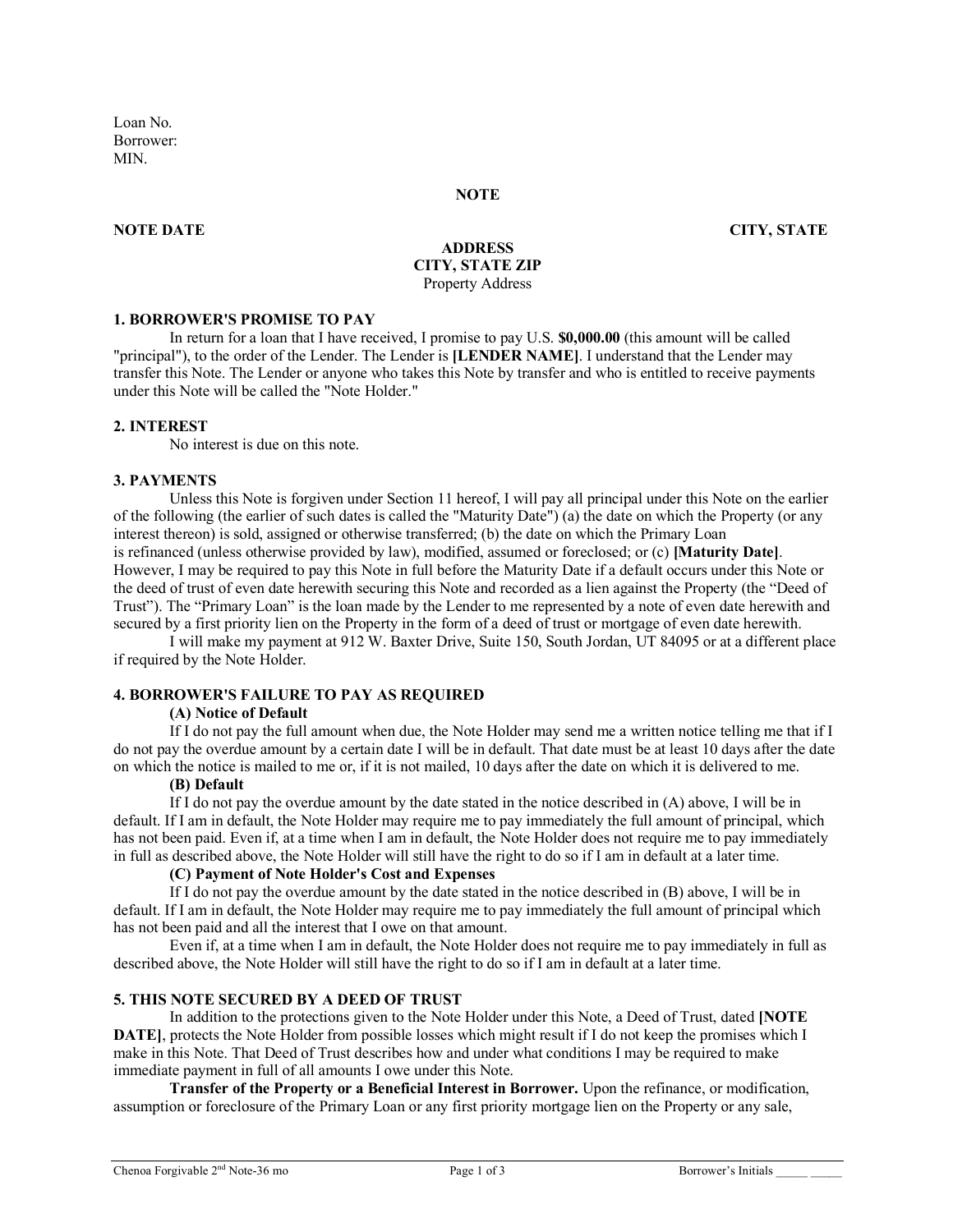assignment or transfer of all or any part of the Property or any interest in it is sold or transferred (or if a beneficial interest in Borrower is sold or transferred and Borrower is not a natural person) without Beneficiary's prior written consent, Beneficiary may, at its option, require immediate payment in full of all sums secured by this Deed of Trust. However, this option shall not be exercised by Beneficiary if exercise is prohibited by law as of the date of this Deed of Trust.

## **6. BORROWER'S PAYMENTS BEFORE THEY ARE DUE**

I have the right to make payments of principal at any time before they are due. A payment of principal only is known as a "prepayment." When I make a prepayment, I will tell the Note Holder in a letter that I am doing so. A prepayment of all of the unpaid principal is known as a "full prepayment." A prepayment of only part of the unpaid principal is known as a "partial prepayment."

## **7. BORROWER'S WAIVERS**

I waive my rights to require the Note Holder to do certain things. Those things are: (A) to demand payment of amounts due (known as "presentment"); (B) to give notice that amounts due have not been paid (known as "notice of dishonor"); (C) to obtain an official certification of nonpayment (known as a "protest"). Anyone else who agrees to keep the promises made in this Note, or who agrees to make payments to the Note Holder if I fail to keep my promises under this Note, or who signs this Note to transfer it to someone else also waives these rights. These persons are known as "guarantors, sureties and endorsers."

## **8. GIVING OF NOTICES**

Any notice that must be given to me under this Note will be given by delivering it or by mailing it by certified mail addressed to me at the Property Address above. A notice will be delivered or mailed to me at a different address if I give the Note Holder a notice of my different address.

Any notice that must be given to the Note Holder under this Note will be given by mailing it by certified mail to the Note Holder at the address stated in Section 3 above. A notice will be mailed to the Note Holder at a different address if I am given a notice of that different address.

## **9. RESPONSIBILITY OF PERSONS UNDER THIS NOTE**

If more than one person signs this Note, each of us is fully and personally obligated to pay the full amount owed and to keep all of the promises made in this Note. Any guarantor, surety, or endorser of this Note (as described in Section 7 above) is also obligated to do these things. The Note Holder may enforce its rights under this Note against each of us individually or against all of us together. This means that any one of us may be required to pay all of the amounts owed under this Note. Any person who takes over my rights or obligations under this Note will have all of my rights and must keep all of my promises made in this Note. Any person who takes over the rights or obligations of a guarantor, surety, or endorser of this Note (as described in Section 7 above) is also obligated to keep all of the promises made in this Note.

## **10. CERTAIN RESTRICTIONS TERMINATE ON FORECLOSURE OF HUD-INSURED FIRST MORTGAGE**

In the event of foreclosure or deed in lieu of foreclosure of prior mortgage or assignment of the first mortgage to the Secretary of Housing and Urban Development, any provisions herein or any provisions in any other collateral agreement restricting the use of the property or otherwise restricting the Borrower's ability to sell the Property shall have no further force or effect. Any person (including his successors or assigns) receiving title to the Property through a foreclosure or deed in lieu of foreclosure of a prior deed of trust shall receive title to the Property free and clear from such restrictions.

## **11. FORGIVENESS OF NOTE**

Upon completion of thirty-six (36) consecutive payments on the Primary Loan, my obligation to repay the principal balance under this Note may be forever forgiven and extinguished if:

A. During the preceding thirty-six (36) consecutive payments none of the payments on the Primary Loan have been made thirty (30) days or more after a payment is due.

B. The Note has not been subordinated. The Note Holder will not willingly subordinate this loan to a new Primary Loan issued to me on the subject property. Consequently, if this loan is subordinated without the consent of the Note Holder, this Section becomes void and the obligations under this Note will not be eligible for forgiveness. I will then